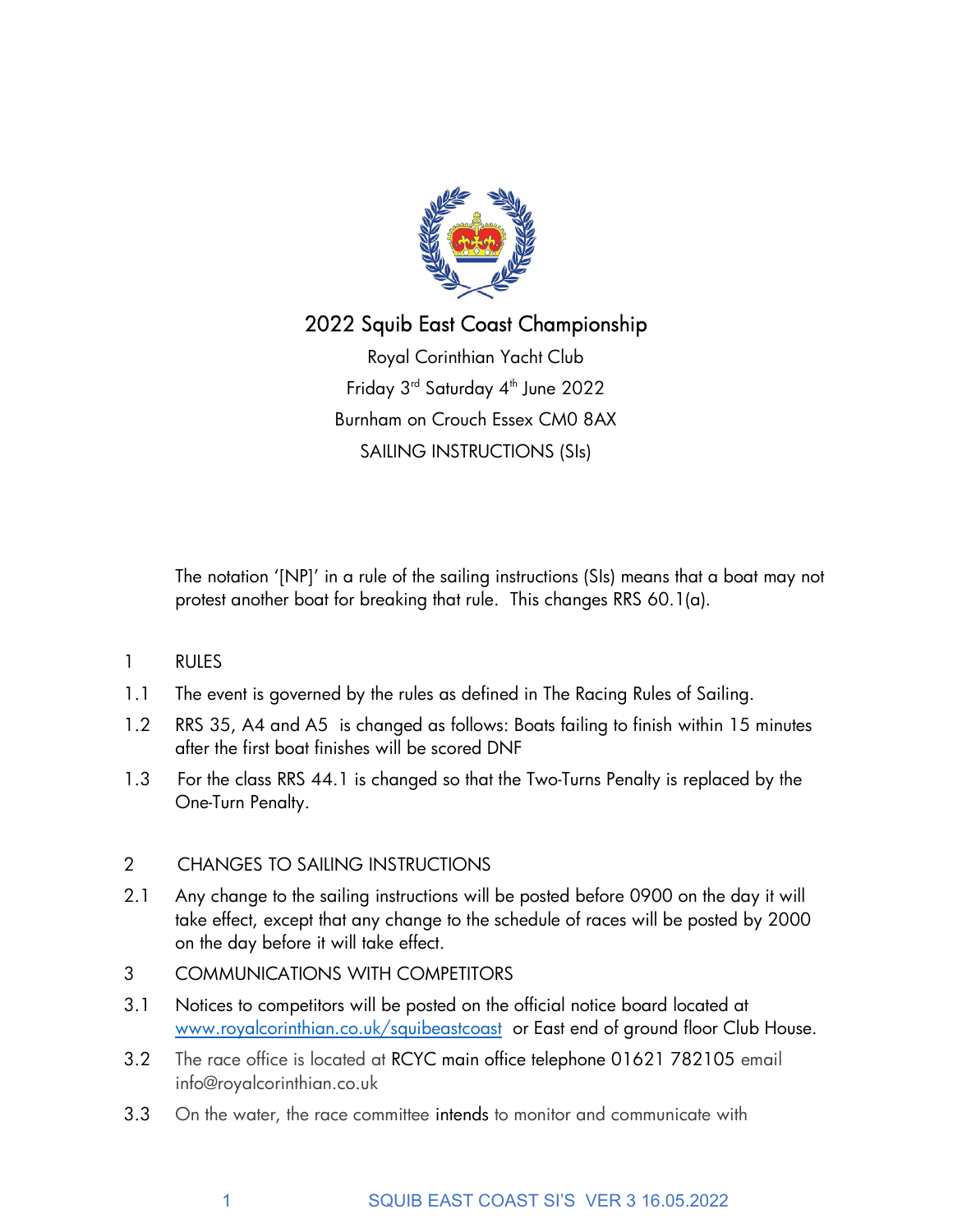competitors on VHF radio channel 72.

3.4 The following communications maybe made by the race committee on VHF channel 72 Courses and time checks

If the race committee displays flag V alternate VHF channel 37 will be used.

- 3.5 [DP] While racing, except in an emergency, a boat shall not make voice or data transmissions and shall not receive voice or data communication that is not available to all boats.
- 4 CODE OF CONDUCT
- 4.1 [DP] Competitors and support persons shall comply with reasonable requests from race officials.
- 4.2 [DP] Competitors and support persons shall place advertising provided by the organizing authority with care, seamanship, in accordance with any instructions for its use and without interfering with its functionality.
- 5 SIGNALS MADE ASHORE
- 5.1 Signals made ashore will be displayed at RCYC Race box
- 5.2 [DP] Flag D with one sound means 'Boats are requested not to leave the moorings until this signal is made. The warning signal will not be made before the scheduled time or less than 25 minutes after flag D is displayed.'
- 6 SCHEDULE OF RACES
- 6.1

| $\bm{\mathsf{D}}$ ates      | Race numbers | Races per day<br>scheduled | Races per day<br>maximum |
|-----------------------------|--------------|----------------------------|--------------------------|
| Friday June 3 <sup>rd</sup> | 1,2, 3,4     |                            |                          |
| Saturday June 4th           | 5,6,7,8      |                            |                          |

- 6.2 One extra race per day may be sailed, provided that no class becomes more than one race ahead of schedule and the change is made according to SI 2.1.
- 6.3 The scheduled time of the warning signal for the first race each day is 10:55h
- 6.4 The briefing will be held at outside at 9.30 at the Eastend of the Club house near the crane. On Friday 3<sup>rd</sup> June.
- 6.5 To alert boats that a race or sequence of races will begin soon, the orange starting line flag will be displayed with one sound at least five minutes before a warning signal is made.
- 6.6 On the last scheduled day of racing no warning signal will be made after 16:00h
- 7 CLASS FLAGS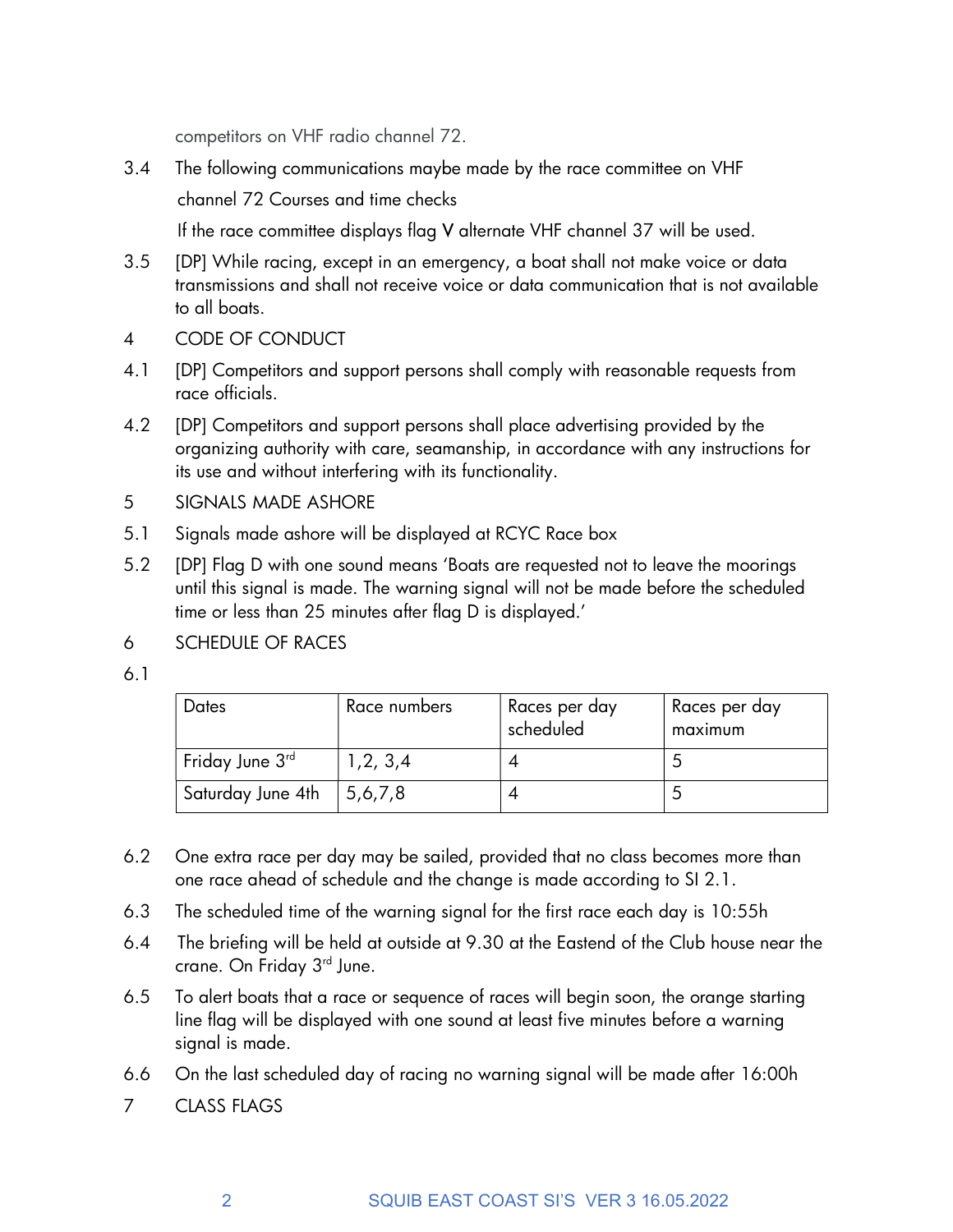- 7.1 The NN9 Class flag is
- 8 RACING AREA
- 8.1 The racing area is rivers Crouch and Roach.

### 9 COURSES

- 9.1 The diagram in SI Addendum 1 show(s) the course(s), including the approximate angles between legs, the order in which marks are to be passed, and the side on which each mark is to be left.
- 9.2 No later than the warning signal, the race committee signal vessel will display the course.
- 10 MARKS
- 10.1 Mark(s) are Orange inflatable buoys, the WWL spreader mark if laid will be a Black inflatable buoy.
- 10.2 New marks, as provided in SI 13, are Orange inflatable buoys
- 11 OBSTRUCTIONS
- 12 THE START
- 12.1 Races will be started using RRS 26 with the warning signal made 5 minutes before the starting signal.
- 12.2 The starting line is between a staff displaying an orange flag on the signal vessel and an Orange buoy displaying an orange flag
- 12.3 If any part of a boat's hull is on the course side of the starting line at her starting signal and she is identified, the race committee will attempt to hail her sail number. Failure to hail her number, failure of her to hear such a hail, or the order in which boats are hailed will not be grounds for a redress for request. This changes RRS 62.1(a).
- 12.4 A boat that does not start within 5 minutes after her starting signal will be scored Did Not Start without a hearing. This changes RRS A5.1 and A5.2.
- 13 CHANGE OF THE NEXT LEG OF THE COURSE
- 13.1 To change the next leg of the course, the race committee will lay a new mark (or move the finishing line) and remove the original mark as soon as practicable. When in a subsequent change a new mark is replaced, it may be replaced by an original mark.
- 14 THE FINISH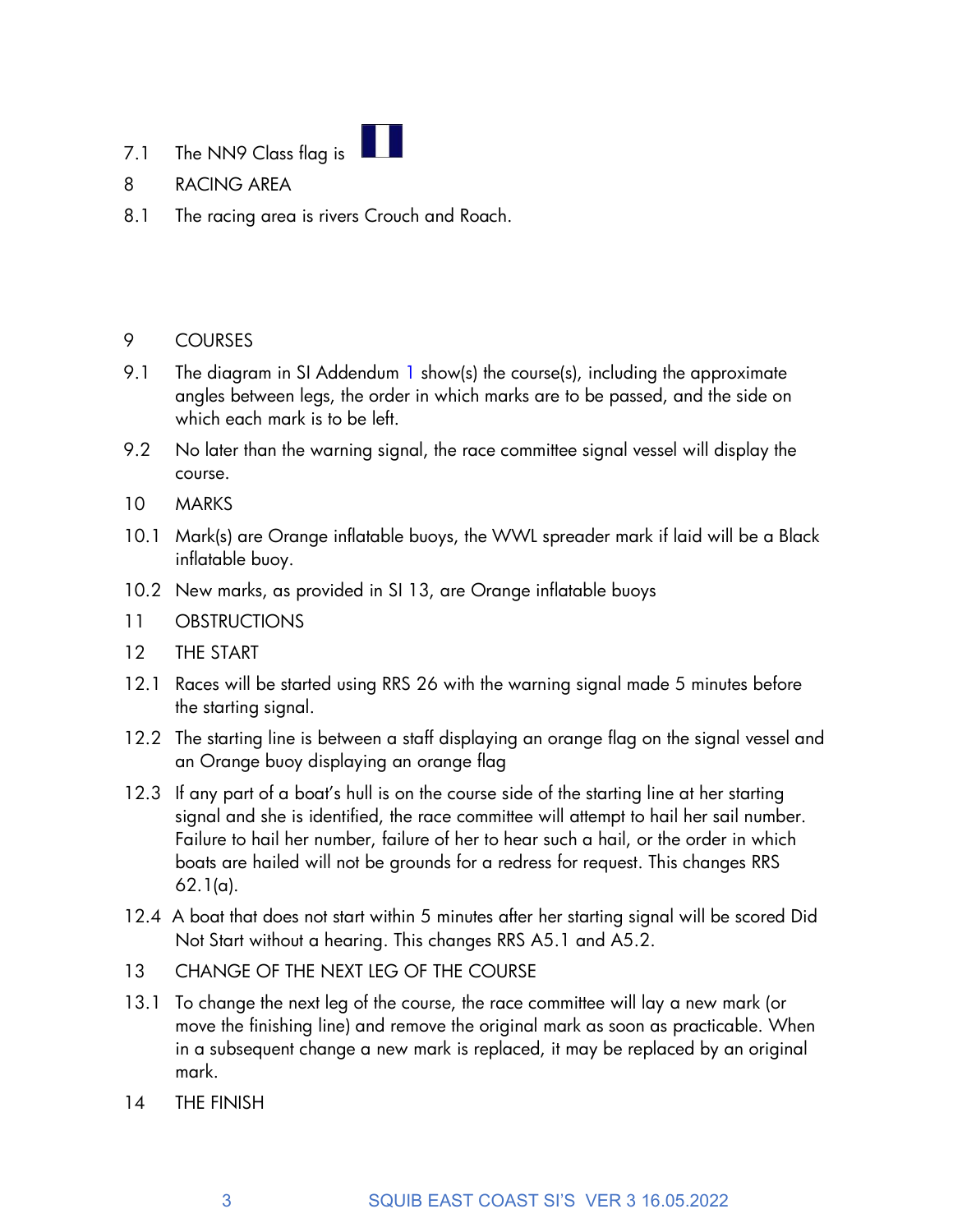- 14.1 The starting line is between a staff displaying an Blue flag on the signal vessel and an Orange buoy displaying an blue flag
- 15 PENALTY SYSTEM
- 15.1 The Scoring Penalty, RRS 44.1, applies ( two turn penalty)
- 16 TIME LIMITS
- 16.1 The Mark 1 Time Limit, Race Time Limit (see RRS 35), and the Finishing Window are shown in the table below.

| Mark 1 Time<br>Limit | Race Time Limit | Finishing<br>Window |
|----------------------|-----------------|---------------------|
|                      | 45,60           | 15                  |

- 16.2 If no boat has passed the first mark within the Mark 1 Time Limit, the race will be abandoned.
- 16.3 The Finishing Window is the time for boats to finish after the first boat sails the course and finishes. Boats failing to finish within the Finishing Window, and not subsequently retiring, penalized or given redress, will be scored Time Limit Expired (TLE) without a hearing. A boat scored TLE shall be scored points for the finishing place one more than the points scored by the last boat that finished within the Finishing Window. This changes RRS 35, A5.1, A5.2 and A10.
- 16.4 Failure to meet the Target Time will not be grounds for redress. This changes RRS 62.1(a).
- 17 HEARING REQUESTS
- 17.1 The protest time limit is 60 minutes after the last boat finishes the last race of the day or the race committee signals no more racing today, whichever is later. The time will be posted on the official notice board.
- 17.2 Hearing request forms are available from the race office at RCYC
- 17.3 Notices will be posted no later than 30 minutes after the protest time limit to inform competitors of hearings in which they are parties or named as witnesses. Hearings will be held in the protest room, located at RCYC first floor beginning at the time posted.
- 18 SCORING
- 18.1 The scoring system is as follows: A4 low points system.
- 18.2 2 races are required to be completed to constitute a series.
- 18.3 (a) When fewer than 6 races have been completed, a boat's series score is the total of her race scores.
	- (b) When from 6 to 7 races have been completed, a boat's series score is the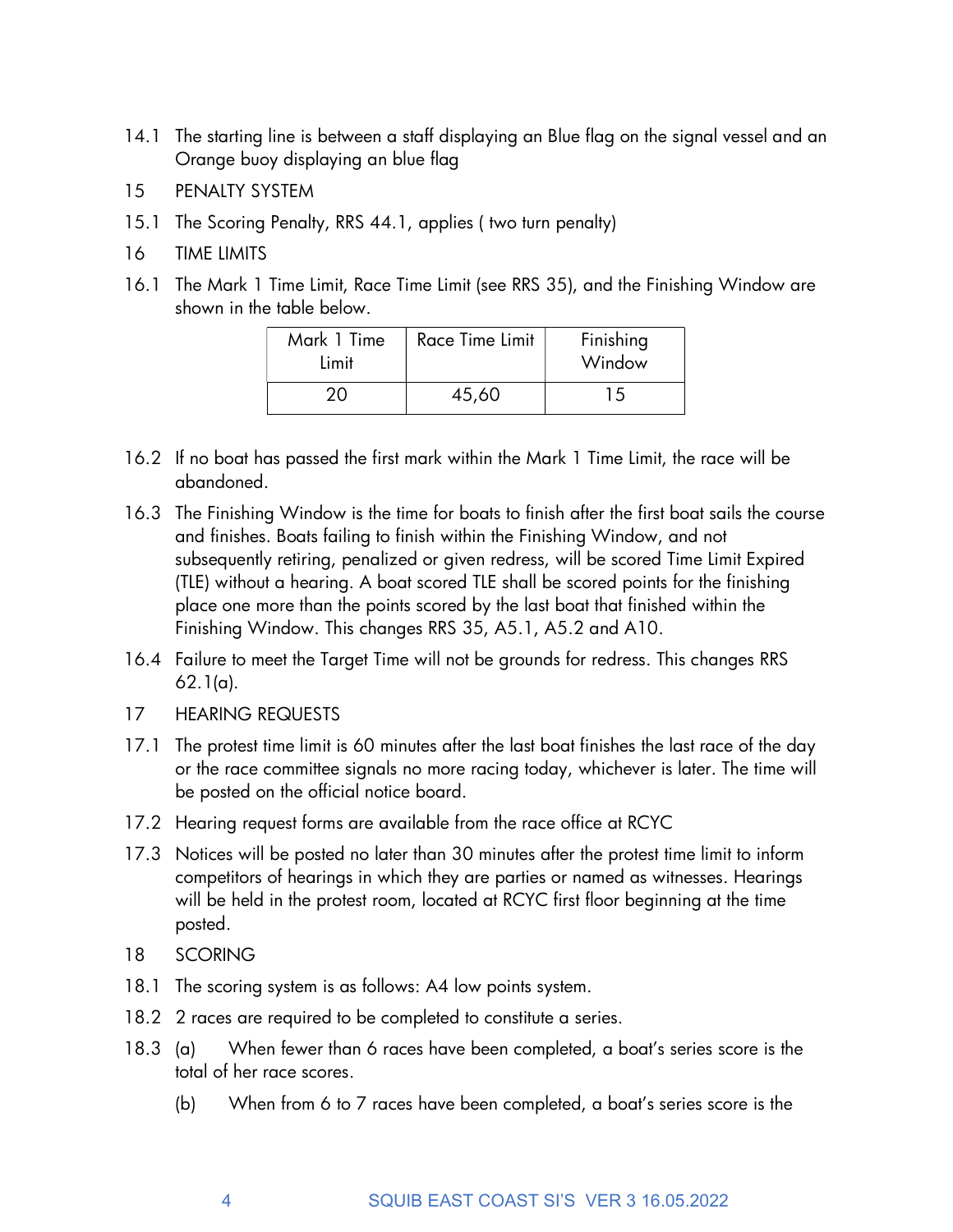total of her race scores excluding her worst score.

 (c) When 8 or more races have been completed, a boat's series score is the total of her race scores excluding her two worst scores.

- 18.6 Rule A5.3 applies.
- 19 SAFETY REGULATIONS
- 19.1 [DP] A boat that retires from a race shall notify the race committee at the first reasonable opportunity.
- 20 REPLACEMENT OF CREW OR EQUIPMENT
- 20.1 [DP] Substitution of competitors is not allowed without prior written approval of the Race Committee
- 21 EQUIPMENT AND MEASUREMENT CHECKS
- 21.1 A boat or equipment may be inspected at any time for compliance with the class rules, notice of race and sailing instructions.
- 21.2 [DP] When instructed by a race official on the water, a boat shall proceed to a designated area for inspection.
- 22 SUPPLIED BOATS
- 22.1 n/a
- 23 OFFICIAL VESSELS
- 23.1 Official vessels will be identified as follows: RCYC burgee
- 24 [DP] SUPPORT TEAMS
- 24.2 Team leaders, coaches and other support persons shall stay outside areas where boats are racing from the time of the preparatory signal for the first start until all boats have finished or retired or the race committee signals a postponement, general recall or abandonment.
- 24.3 Support person vessels shall be identified with Support.
- 25 TRASH DISPOSAL
- 25.1 Trash may be placed aboard official or support person vessels.
- 26 BERTHING
- 26.1 [DP] Boats shall be kept in their assigned places while in the moorings
- 27 HAUL-OUT RESTRICTIONS
- 27.1 [DP] Boats shall not be hauled out during the event except with and according to the terms of prior written permission of the race committee.
- 28 DIVING EQUIPMENT AND PLASTIC POOLS
- 28.1 Underwater breathing apparatus and plastic pools or their equivalent shall not be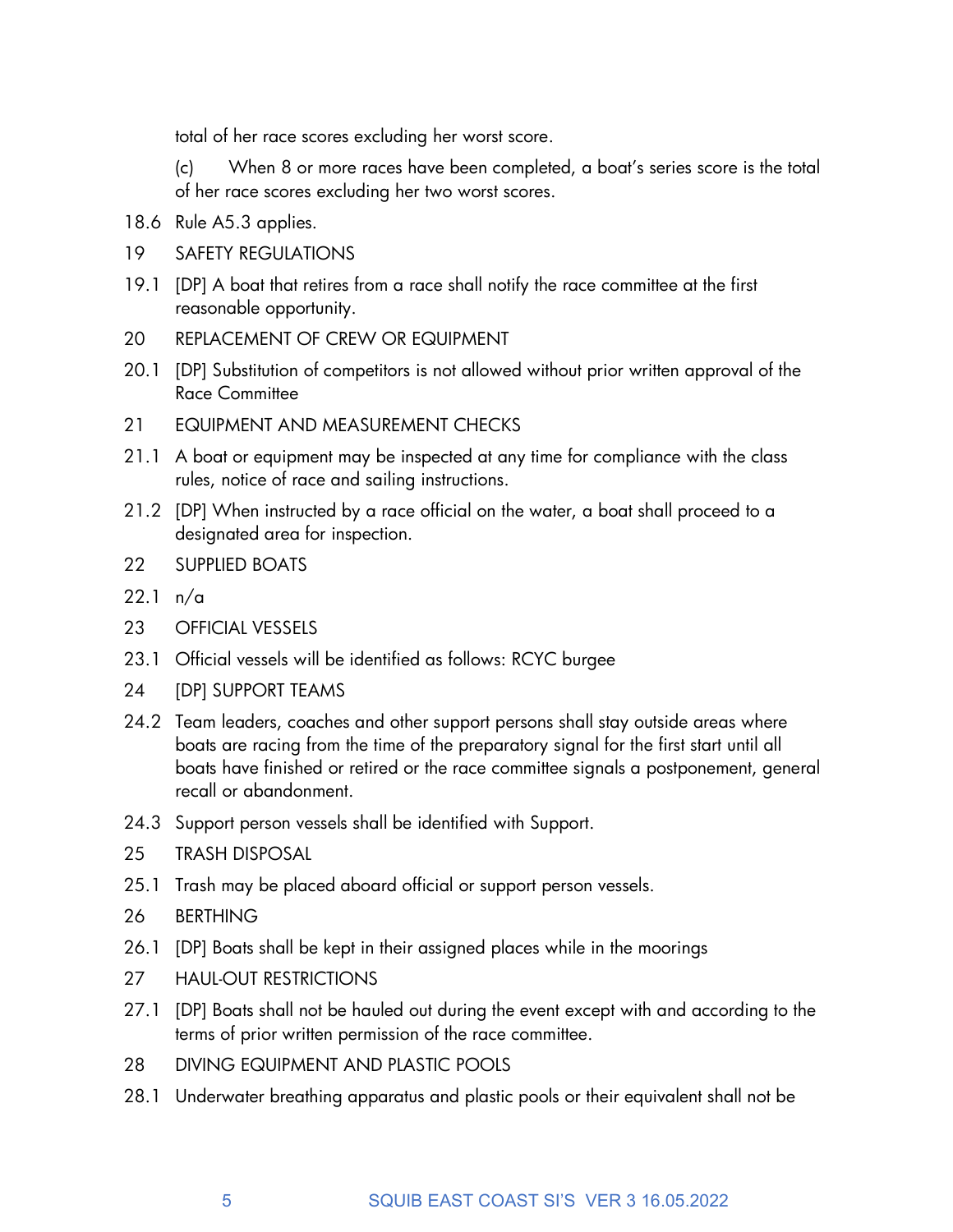used around keelboats between the preparatory signal of the first race and the end of the last race of the event.

- 28.2 Keelboats shall not be cleaned below the waterline by any means during the event.
- 29 PRIZES
- 29.1 Prizes will be given as follows: Overall winner: Regatta Trophies and prizes will be awarded at the RCYC. Individual prizes may be awarded.

#### 30 RISK STATEMENT

- 30.1 RRS 3 states: 'The responsibility for a boat's decision to participate in a race or to continue to race is hers alone.' By participating in this event each competitor agrees and acknowledges that sailing is a potentially dangerous activity with inherent risks. These risks include strong winds and rough seas, sudden changes in weather, failure of equipment, boat handling errors, poor seamanship by other boats, loss of balance on an unstable platform and fatigue resulting in increased risk of injury. Inherent in the sport of sailing is the risk of permanent, catastrophic injury or death by drowning, trauma, hypothermia or other causes.
- 31 INSURANCE
- 31.1 Each participating boat shall be insured with valid third-party liability insurance with a minimum cover of 3 million pounds sterling per incident or the equivalent.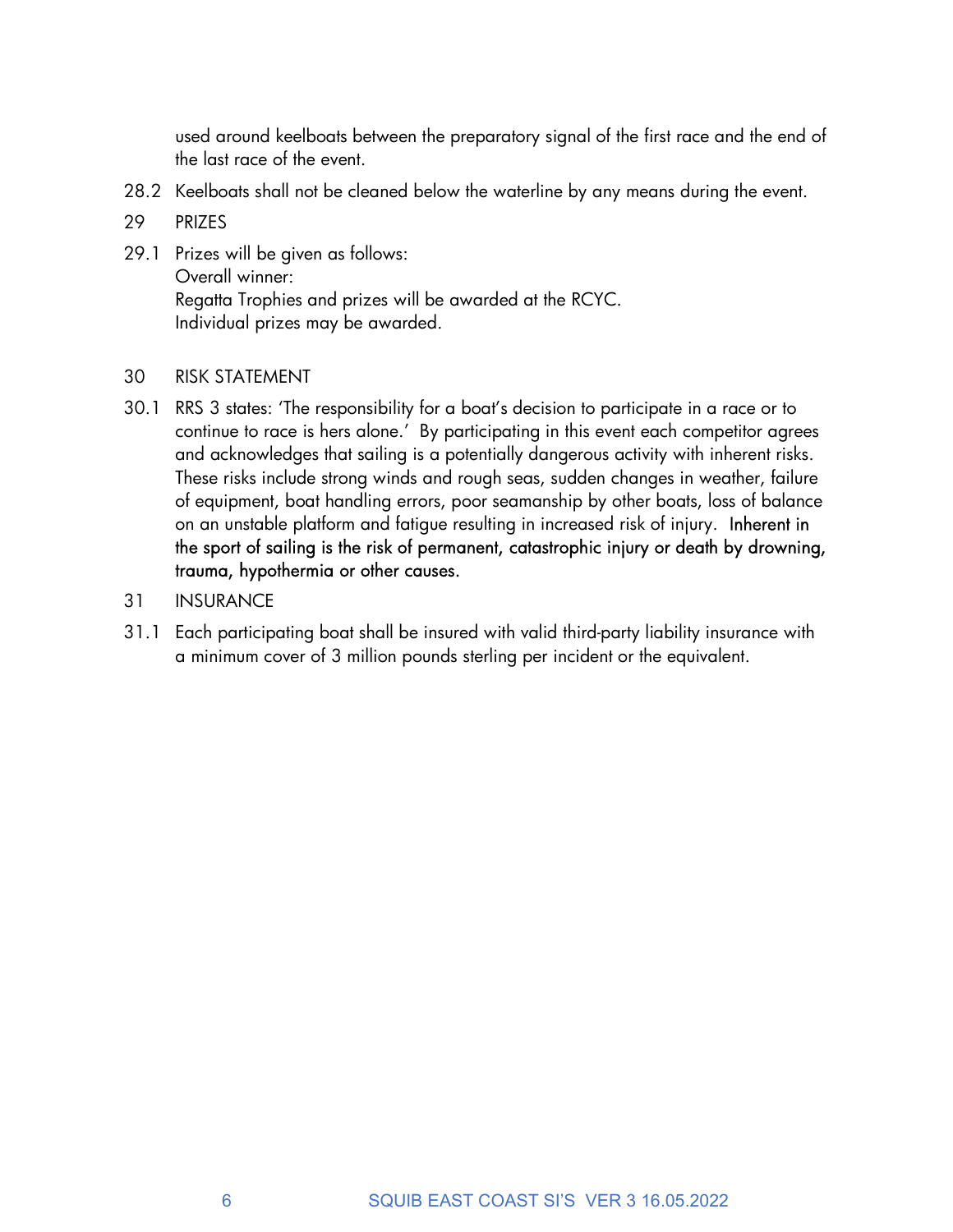Si Addendum 1 pages 1 and 2



|         | Signal   Marking Rounding Order          |  |
|---------|------------------------------------------|--|
|         | Pennant Start-1- 1a- 4s/4p-1- 1a- Finish |  |
| Pennant | Start-1- 1a- 4s/4p-1- 1a- 4s/4p          |  |
| 3       | $-1 - 1a - Finish$                       |  |
| Pennant | Start-1- 1a- 4s/4p-1- 1a- 4s/4p          |  |
| 4       | $-1 - 1a - 4s/4p - 1 - 1a - Finish$      |  |

Mark 1 Orange, Mark 1a Black Marks 4s and 4p Orange RCYC windward leeward.